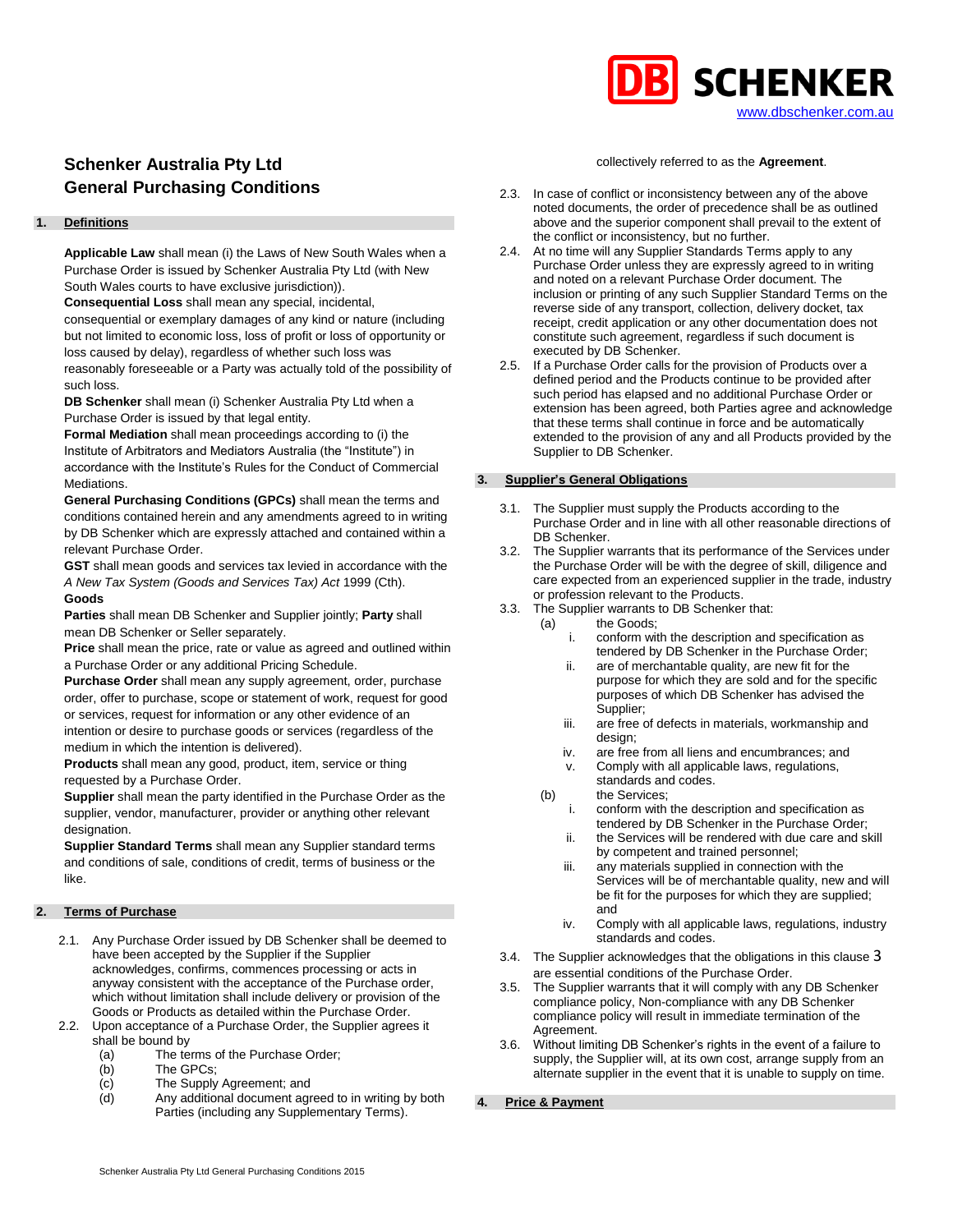

- 4.1. The Price shall be fixed and without variation unless prior written agreement of DB Schenker has been given;
- 4.2. The Price shall include all relevant packaging, packing, loading, delivery, unloading and discharge requirements (unless specifically noted as a separate cost in the Purchase Order or Pricing Schedule);
- 4.3. Where GST is charged by the Supplier, the Supplier's invoice shall be in the form of a tax Invoice. GST must be charged at the legislated rate prevailing at the time of invoicing;
- 4.4. The terms of payment by DB Schenker, unless otherwise stated or agreed in writing, are to be in accordance with the relevant Purchase Order. Payment will be made in Australian dollars and by electronic funds transfer to nominated domestic accounts as nominated by the Suppler;
- 4.5. DB Schenker reserves the right to set-off any amount owing under a Purchase Order or any other contract against any amount due from the Supplier to DB Schenker for any reason whatsoever; and
- 4.6. DB Schenker shall only make payment on invoices;
	- (a) Where the Products have been delivered and accepted or the Services have been completed and accepted;
	- (b) A correct tax invoice has been lodged;
	- (c) The tax invoice references the relevant;
		- i. Purchase Order Number;
		- ii. A description of the Products;
		- iii. The date the Products were delivered or completed;
		- iv. The site(s) at which the Products were delivered or completed;
		- v. A copy of the relevant acceptance from a Buyer's representative or agent is attached.
- 4.7. Payment by DB Schenker does not prejudice its rights under a Purchase Order or at law.

# **5. Taxes**

- 5.1. DB Schenker must reimburse the Supplier for the amount of any GST payable in respect of any supply made under or in connection with the Purchase Order, provided that the Supplier provides DB Schenker with a tax invoice in respect of that supply.
- 5.2. If there is an adjustment event in relation to the supply:
	- (a) the Supplier must refund to DB Schenker the amount by which the amount reimbursed pursuant to clause exceeds the adjusted GST on the supply; or
		- (b) DB Schenker must pay to the Supplier the amount by which the adjusted GST on the supply exceeds the amount reimbursed pursuant to clause 4.1.

# **6. Delivery, Completion and Testing**

- <span id="page-1-0"></span>6.1. In respect of Products, except as agreed and evidenced in writing on the relevant Purchase Order, delivery shall be deemed to have occurred and risk in the Products shall pass to DB Schenker when:
	- (a) Products are delivered in full, to the place on the date specified in the Purchase Order;
	- (b) DB Schenker has signed a formal delivery receipt; and
	- (c) The Products have passed any acceptance tests as outlined in the Purchase Order, or if none is required or specified, when the Products have been formally inspected and approved by DB Schenker as correctly in line with the Purchase Order.
- <span id="page-1-1"></span>6.2. In respect of the Services, except as otherwise provided within a Purchase Order, completion shall be deemed to have occurred when:
	- (a) The Services have been completed by the Supplier in full (including all installation, testing and the provision of training or instruction manuals) at the place and at the time specified in the Purchase Order;
	- (b) DB Schenker has inspected the completed Services and satisfied itself that they are apparently in conformity with the requirements of the Contract.
- 6.3. If the Supplier fails to comply with either claus[e 0](#page-1-0) or claus[e 6.2](#page-1-1) herein, DB Schenker may withhold any payment otherwise due on delivery or completion until the Supplier has fully completed or delivered.
- 6.4. The Supplier must immediately notify DB Schenker upon notice of any loss or damage to Products or any event which has a material effect on the provision of the Services.

# **7. Insurance and Indemnity**

- 7.1. At all times, the Supplier shall at its own cost maintain the following insurance with a local and reputable insurer:
	- (a) Workers compensation insurance in accordance with the applicable regulations. Where the Supplier is a 'sole trader' they are required to provide evidence of at least an equivalent level of Personal Accident Insurance;
	- (b) Insurance to cover Supplier owned plant, equipment and vehicles for their replacement value;
	- (c) An occurrence based public and product liability insurance covering liability arising out of any injury to or death of any person or any loss of or damage to any property, including any loss of use, for an amount not less than A\$10,000,000 in respect of any one occurrence;
	- (d) If the supply of the Products involves the provision of professional services (such as design, engineering or consulting services), a professional indemnity insurance to a minimum value of A\$10,000,000 for each and every claim in respect of liability arising by reason of any act, omission or error of the Supplier in performance of the professional services; and
	- (e) If the Purchase Order involves transportation of Products, a transit insurance covering loss of or damage to the Products during transit by any means.
- 7.2. At any time DB Schenker may request the Supplier evidence that the required insurances have been affected.
- 7.3. If after being so requested by DB Schenker, the Supplier fails promptly to do so DB Schenker may withhold payment until such evidence is produced by the Supplier.
- 7.4. DB Schenker agrees to indemnify, defend and hold harmless the Supplier from and against any damage, loss, expense, claim or injury to individuals, including injury that results in death and/or damage to the Products, to the extent that the damage, loss, expense, claim or injury was caused solely by DB Schenker negligence and or wilful misconduct. At all times DB Schenker's indemnity as provided herein shall be limited to:
	- (a) Exclude any and all Consequential Losses; and
	- (b) Shall not exceed the value of the Purchase Order.
- 7.5. The Supplier agrees to indemnify, defend and hold harmless DB Schenker from and against any damage, loss, expense, legal fees, claim or injury to individuals, including injury that results in death and/or damage to the Products, to the extent that the damage, loss, expense, claim or injury was caused or contributed to by Supplier negligence and or wilful misconduct. At all times the Suppliers indemnity as provided herein shall be limited to: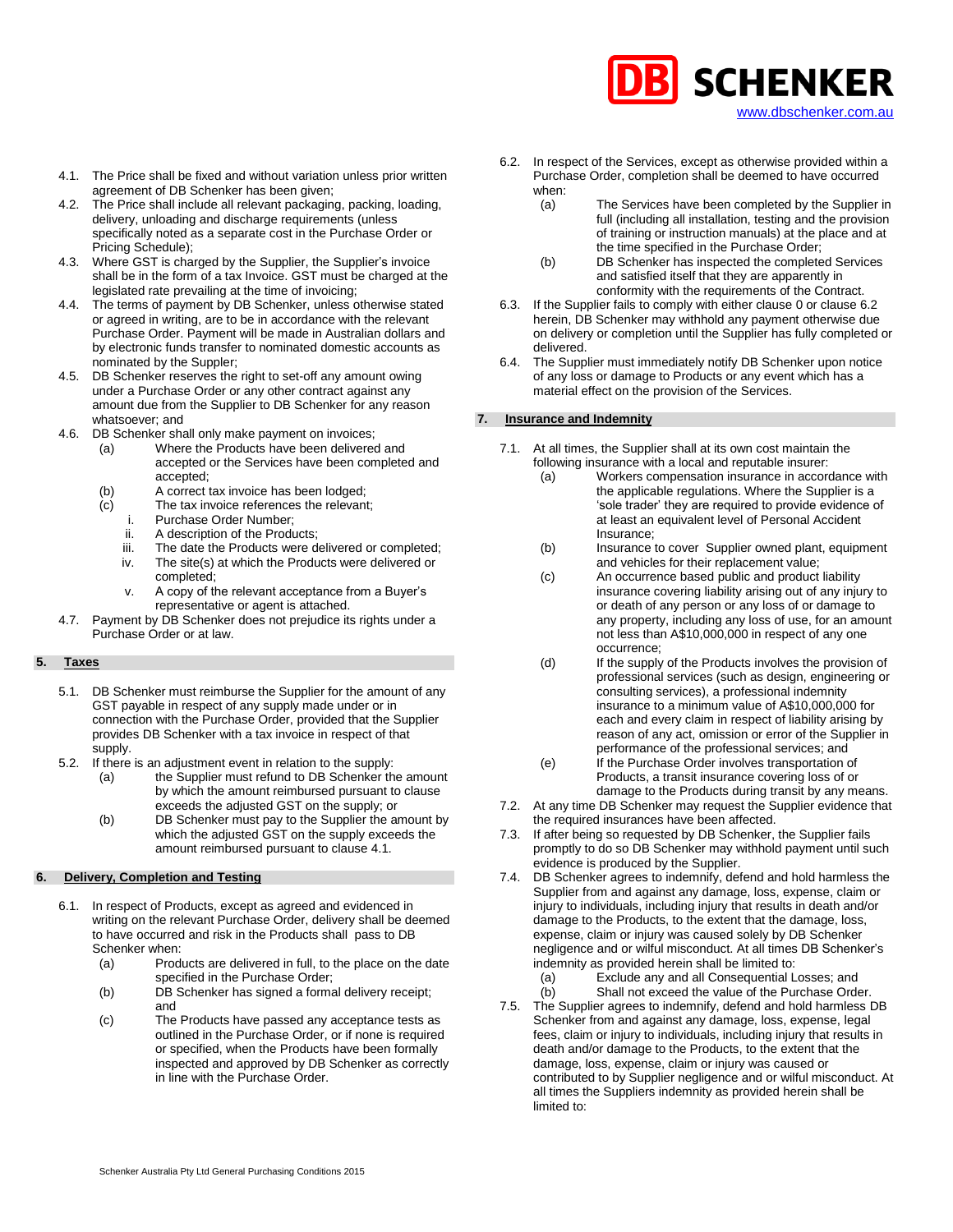

(a) Exclude any and all Consequential Losses; and

(b) A\$20,000,000 in respect of any one occurrence.

#### **8. Defects Liability**

- <span id="page-2-0"></span>8.1. Without limiting DB Schenker's rights under the Purchase Order or at law,
	- (a) The Supplier hereby guarantees the Products against any omissions, defects or failures (whether or not apparent) at any time from the date of delivery and/or completion of the Products until 24 months from such date or 18 months from the date the Products are put into commercial use (whichever occurs later).
	- (b) If the Supplier breaches its obligations as outlined at claus[e 0\(a\),](#page-2-0) the Supplier shall, at the option of DB Schenker:
		- i. Refund the Purchase Order Price and where applicable, remove the Goods;
		- ii. Repair, modify or replace, at the Supplier's expense, the Goods; and/or
		- iii. Resupply or remedy the Services:
	- (c) If, in DB Schenker's reasonable opinion and after written notice to this effect, the Supplier has failed to take prompt corrective action pursuant to claus[e 0\(b\),](#page-2-0)  DB Schenker may, at its option, have any repair, modification or replacement of the Goods or resupply of the Services undertaken by a third party or undertake the repair, modification, replacement or resupply itself, and all resulting costs and expenses shall be borne by the Supplier on an indemnity basis.

# **9. Intellectual Property**

- 9.1. The Supplier hereby grants to DB Schenker a perpetual, irrevocable, non-exclusive, royalty-free, transferable licence (with the right to sub-license to an end-user) to use all intellectual property (whether owned by the Supplier or not) associated with the Products for the installation, use, support, repair, maintenance or alteration of the Products.
- 9.2. The Supplier warrants that:
	- (a) The supply of the Products by the Supplier to DB Schenker and the licence granted by the Supplier pursuant to this clause do not infringe the intellectual property rights of any third party; and
	- (b) The Products are not subject to any intellectual property rights of any third party that in any way restrict the rights of DB Schenker or its customers.

#### **10. Suspension and termination**

- 10.1. DB Schenker may cancel or suspend a Purchase Order at any time subject only to written notice to the Supplier. Upon such cancellation or suspension, DB Schenker shall compensate the Supplier for all Services rendered or Goods delivered to date and shall be entitled but not obligated to take legal possession of any work in progress for which the Supplier is seeking compensation.
- <span id="page-2-1"></span>10.2. If the Supplier fails to carry out, breaches or repudiates the conditions pursuant to the Agreement, or losses or calls into question any relevant law, code or licensing requirement, or if the Supplier becomes insolvent, commits an act of bankruptcy, stops payments of debts, calls a meeting of or enters into composition with or for the benefit of its creditors, or has a receiver, manager, administrator, controller or liquidator (or any like person) appointed to its undertaking or assets or any part thereof, or a winding up petition is presented against the Supplier, or the Supplier goes into liquidation (except for the purpose of reconstruction or amalgamation), DB Schenker may at its

discretion and regardless of any default or failure, and without prejudice to its other rights under the Purchase Order or otherwise, forthwith cancel or suspend the Purchase Order in whole or in part.

10.3. In the event of cancellation or suspension of a Purchase Order by DB Schenker pursuant to claus[e 10.2](#page-2-1) herein, DB Schenker shall not be liable for any loss, damages, costs or expenses howsoever arising from such cancellation or suspension. The only liability of DB Schenker to the Supplier in the circumstances set out in this clause shall be for payment of Goods delivered to DB Schenker or Services performed for DB Schenker which remain unpaid.

#### **11. Extension of time**

- 11.1. If the Purchase Order calls for a specific defined delivery or completion date and the Supplier is delayed in the supply of the Products and the delay is;<br>(a) solely due to a
	- solely due to an act or omission of DB Schenker, the Supplier will be granted an extension of time as may be considered fair and reasonable in light of the circumstances.
	- (b) in no way contributed to by DB Schenker, DB Schenker shall be compensated by a five percent (5%) discount on the Purchase Order Price for each seven (7) calendar day period, or part thereof that Products are delayed. The discount shall be capped at a maximum twenty percent (20%). Any delay beyond this point shall be grounds for immediate termination by DB Schenker and the only liability of DB Schenker to the Supplier in the circumstances set out in this sub clause shall be for payment of Goods delivered on time to DB Schenker or Services performed for DB Schenker which remain unpaid.
- 11.2. The Supplier shall notify DB Schenker of any intention to submit a claim for an extension of time within two (2) days of the delaying event. The notice shall be followed by the claim with full supporting details within five (5) days of the delaying event.
- 11.3. The Supplier shall not be entitled to an extension of time if the Supplier can perform its obligations to supply the Goods or provide the Services by the completion date without an extension of time even though to do so may require the Supplier to commit extra resources or incur extra expenditure to make up the time lost.
- 11.4. Regardless of whether the Supplier has not claimed or is not entitled to an extension of time, DB Schenker may, in its sole discretion, extend the time for performance at any time and for any reason.

# **12. Compliance Policies**

- 12.1. The Supplier must;
	- (a) Maintain and ensure safe working conditions at all times;
	- (b) Comply (and ensure that its subcontractors comply) with the relevant occupational and compliance laws and regulations;
	- (c) Comply with DB Schenker's compliance policies;
	- (d) Immediately notify DB Schenker of any compliance issue which arises during the provision of Products under a Purchase Order;
	- (e) Upon request provide documentation to highlight compliance policies of the Supplier in order to evidence a culture of safe work within the Suppliers operations;
	- (f) Participate as reasonably required by DB Schenker in on site safety meetings; and